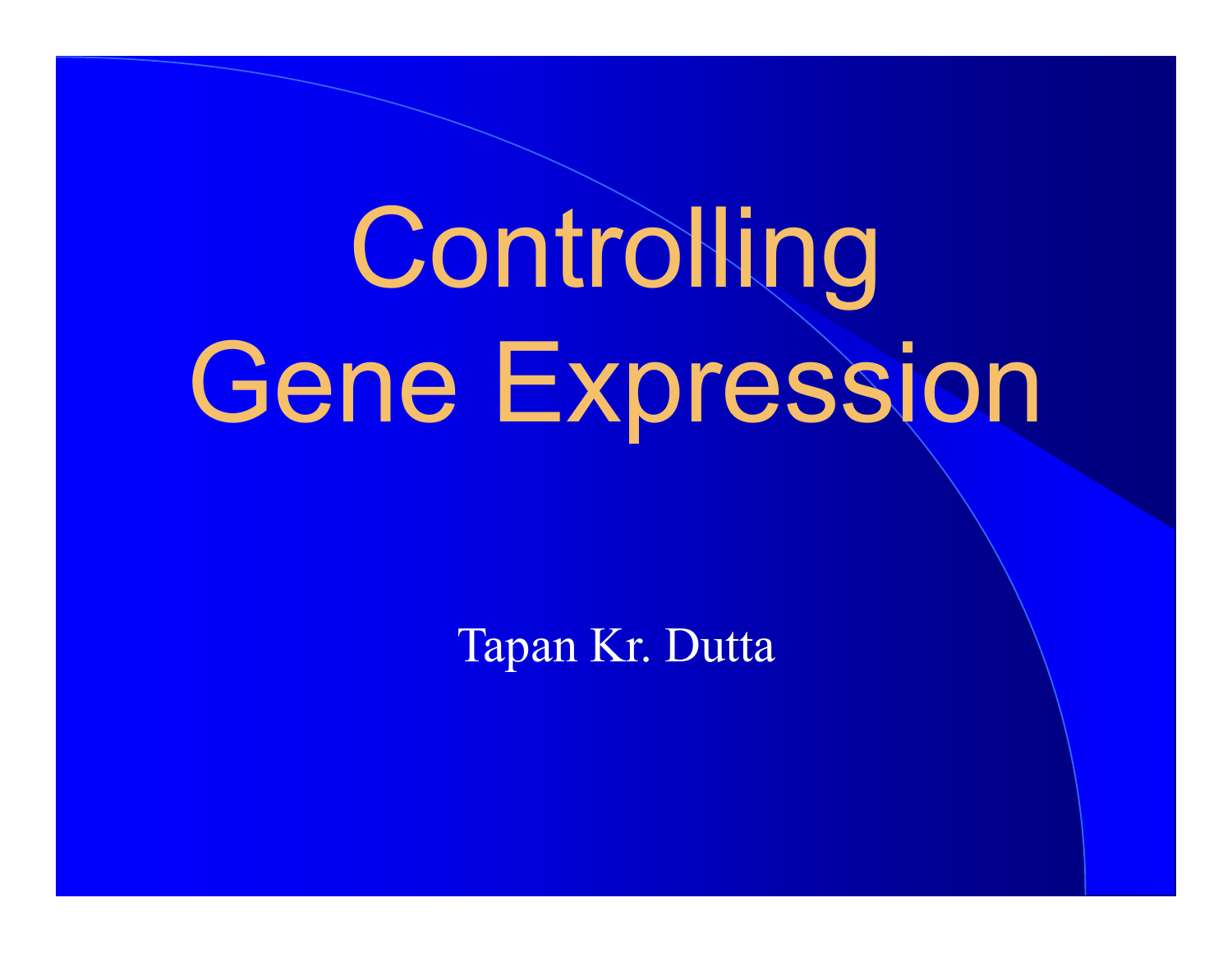## All Genes Can't be Expressed At The Same Time

- Some genes are needed for the function of all cells all the time. These genes are called constitutive genes and are expressed by all cells.
- Other genes are only needed by certain cells or at specific times. The expression of these inducible genes is tightly controlled in most cells.
- For example, beta cells in the pancreas make the protein insulin by expressing the insulin gene. If neurons expressed insulin, problems would result.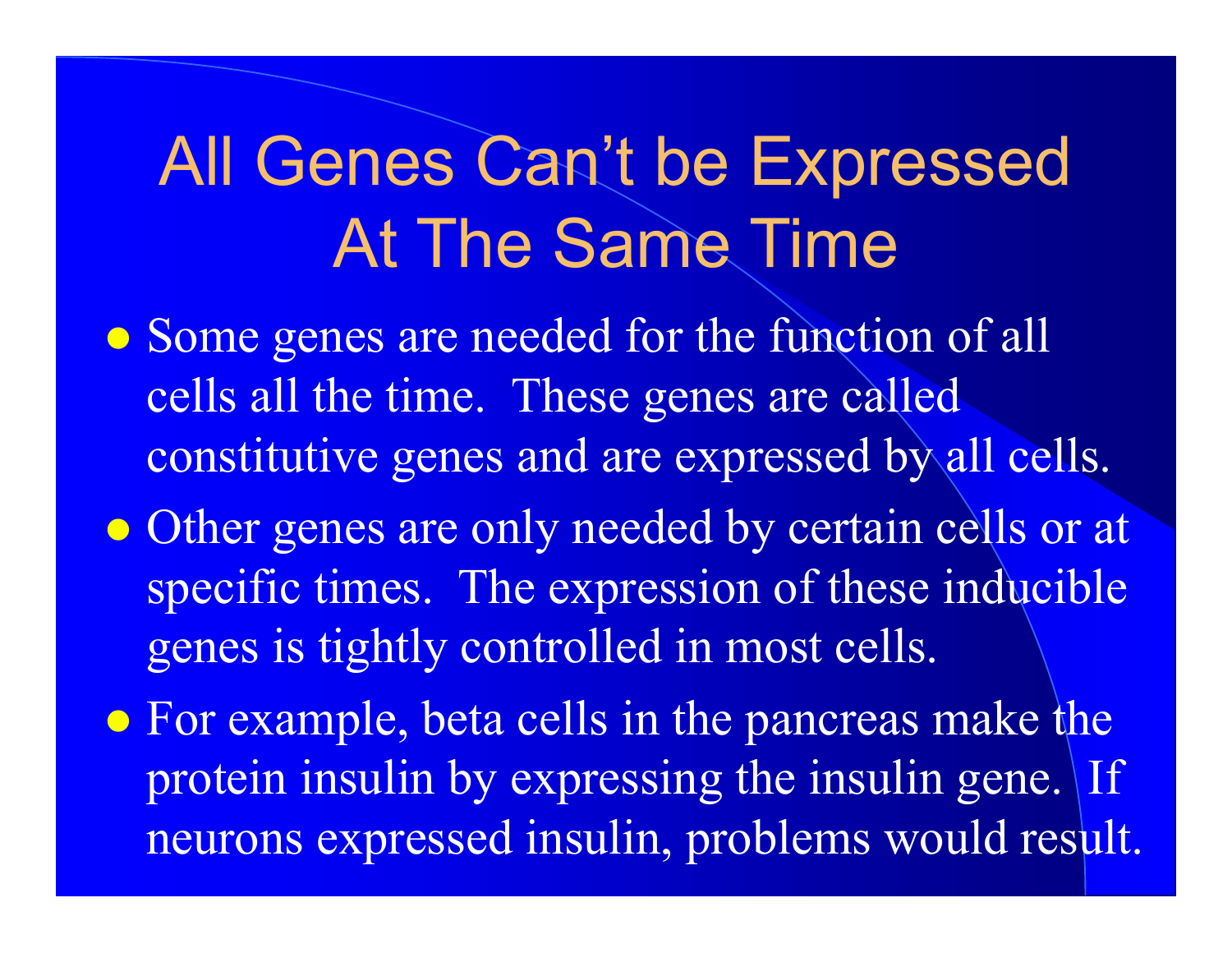Operons Are Groups Of Genes Expressed By Prokaryotes

- The genes grouped in an operon are all needed to complete a given task
- Each operon is controlled by a single control sequence in the DNA
- Because the genes are grouped together, they can be transcribed together then translated together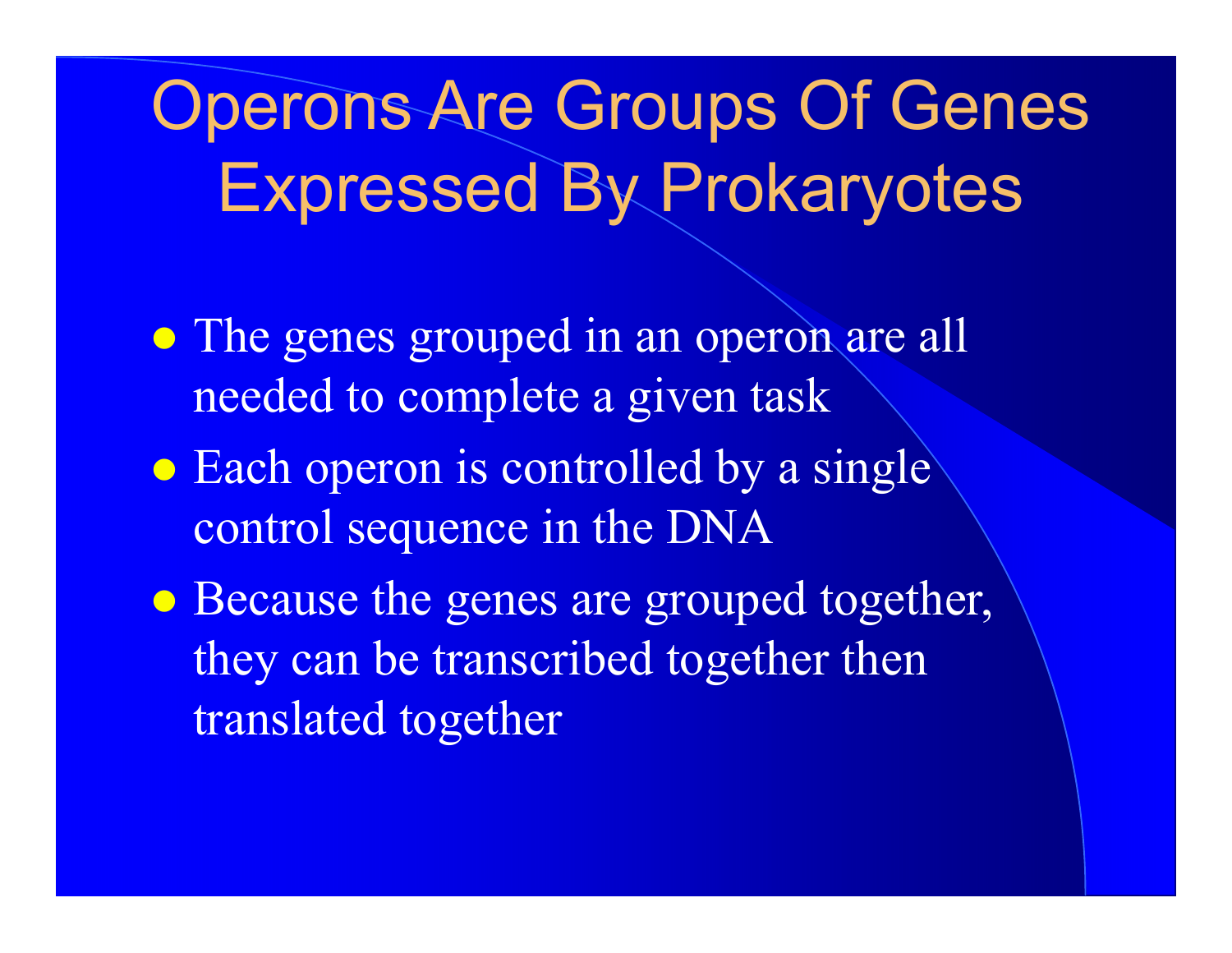#### The *Lac* Operon

 Genes in the *lac* operon allow *E. coli* bacteria to metabolize lactose

 Lactose is a sugar that *E. coli* is unlikely to encounter, so it would be wasteful to produce the proteins needed to metabolize it unless necessary

- Metabolizing lactose for energy only makes sense when two criteria are met:
	- Other more readily metabolized sugar (glucose) is unavailable
	- Lactose is available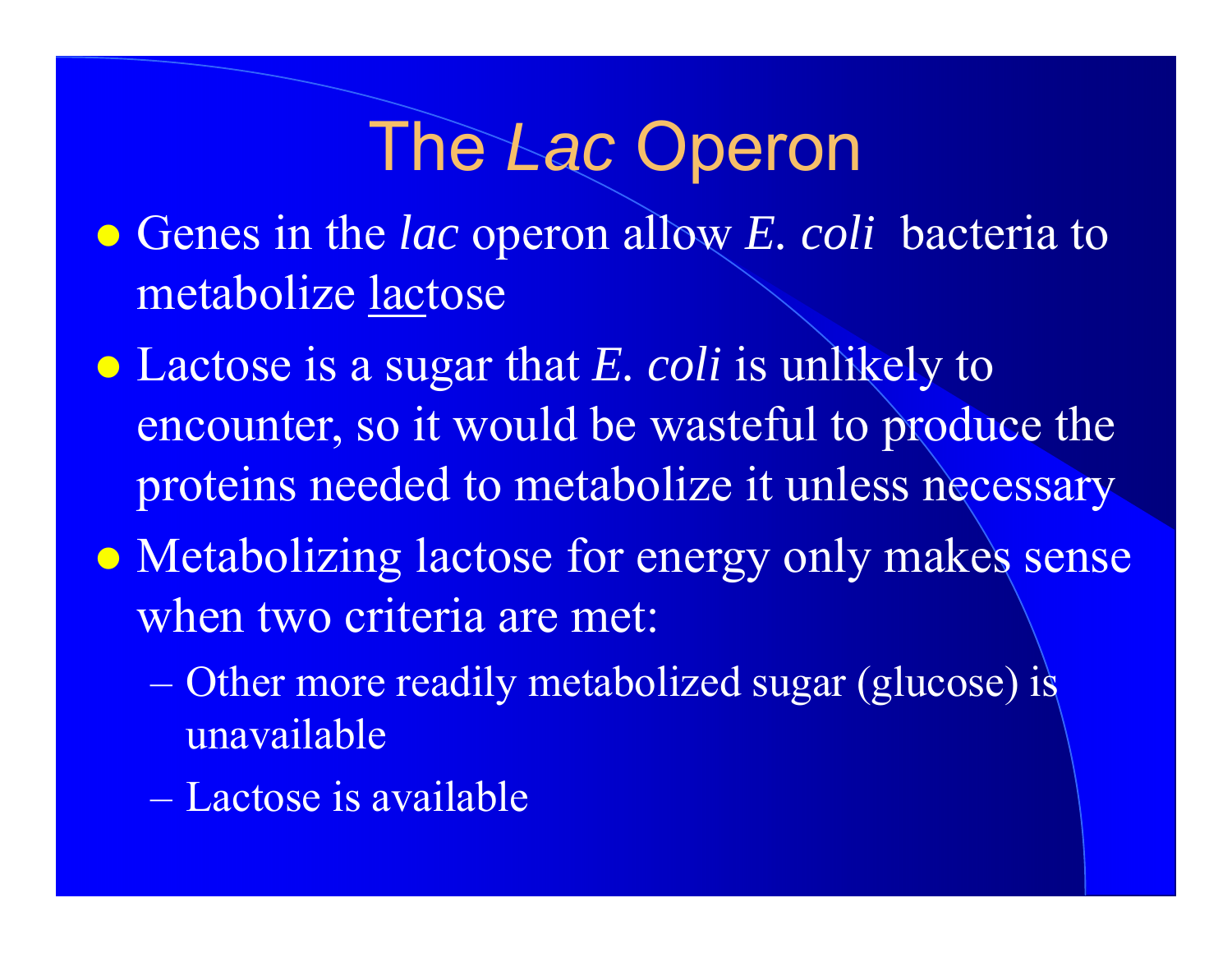### The *Lac* Operon - Parts

- The *lac* operon is made up of a control region and four genes
- The four genes are:
	- $-LacZ$   $\beta$ -galactosidase An enzyme that hydrolizes the bond between galactose and glucose
	- *LacY* Codes for a permease that lets lactose across the cell membrane
	- *LacA* Transacetylase An enzyme whose function in lactose metabolism is uncertain
	- Repressor A protien that works with the control region to control expression of the operon